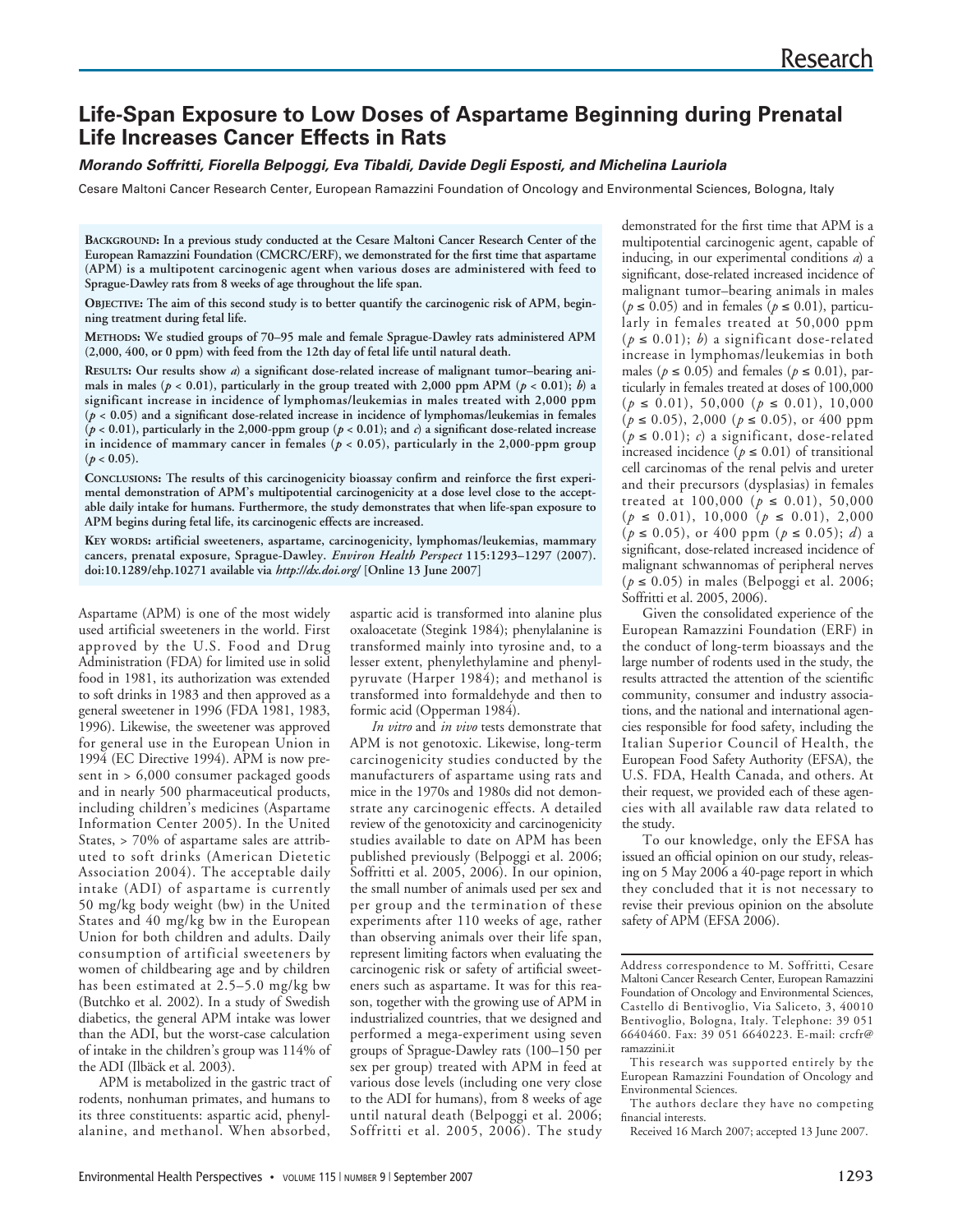Subsequent to our findings of hematopoietic cancers in rats, and in light of persistent concerns among the scientific community of an association between APM and brain cancers, Lim et al. (2006) published the results of a study that assessed the correlation between the consumption of aspartame-containing beverages and the incidence of these types of cancers. The findings were based on data derived from a prospective study conducted by the U.S. National Institutes of Health and the American Association of Retired Persons, using a cohort of > 285,000 men and > 188,000 women between 50 and 71 years of age, who had satisfactorily responded to a selfadministered food frequency questionnaire. The questionnaire included questions on the consumption of beverages (soft drinks, fruit drinks, sweetened iced tea) potentially containing APM during the previous year. The questionnaires were mailed from 1995 to 1996 and the follow-up lasted until 2000. The conclusions of the study (Lim et al. 2006) did not support the hypothesis that APM increases hematopoietic or brain cancer risks.

Recently a group of Italian authors (Gallus et al. 2007) published the results of an integrated network of case–control studies conducted in Italy between 1991 and 2004 on the potential correlation between artificial sweeteners (including APM) and cancer. The authors interviewed patients with histologically confirmed cancers of the oral cavity and pharynx (598), esophagus (304), colon (1,225), rectum (728), larynx (460), breast (2,569), ovary (1,031), prostate (1,294), and

kidney (renal cell carcinoma 767). Controls were 7,028 patients (3,301 men and 3,727 women) admitted to the same hospitals for acute, nonneoplastic disorders. Cases and controls were interviewed during their hospital stay, using a questionnaire on subjects' usual diet in the 2 years before diagnosis. The results reported a lack of association between artificial sweeteners and the risk of the aforementioned cancers.

As soon as we perceived the carcinogenic effects of APM during the elaboration of the data in our first mega-experiment (Belpoggi et al. 2006; Soffritti et al. 2005, 2006), we planned an integrated program of long-term bioassays, beginning treatment from prenatal life, on > 4,000 rats and mice in order to better quantify the carcinogenic risks of aspartame. In this report we present the results of a second study on APM in which male and female Sprague-Dawley rats were exposed to very low doses of APM in feed (100 or 20 mg/kg bw) from fetal life until natural death.

### **Materials and Methods**

The APM used in this study was produced by Ajinomoto (Gravelines, France) and supplied by Giusto Faravelli S.p.A. (Milan, Italy). The purity of the APM, as determined by an infrared absorption spectrophotometer assay, was > 98.7%: diketopiperazine was < 0.3% and L-phenylalanine was < 0.5%. APM was added to the standard diet, which has been used for > 30 years at the Cesare Maltoni Cancer Research Center (CMCRC)/ERF, at APM concentrations of 2,000, 400, or 0 ppm

to simulate an assumed daily APM intake of 100, 20, or 0 mg/kg bw. The feed was supplied by the producer on a monthly basis. The stability of the aspartame in feed was analyzed before the start of the study and periodically confirmed throughout the course of the biophase. The daily APM consumption (milligrams per kilogram body weight) was calculated estimating the average body weight for both males and females as 400 g for the duration of the experiment and the daily consumption of feed as 20 g/day.

The feed was supplied *ad libitum* to groups of 70–95 male and female Sprague-Dawley rats from the colony of the CMCRC/ERF. The basic tumorigram of this strain of rats is well known. Treatment began during fetal life, with administration of APM in feed to female breeders from the 12th day of pregnancy, when organogenesis is completed and before which time many tissues and organs are refractory to the effects of carcinogenic agents [International Agency for Research on Cancer (IARC) 1973]. The breeders were sacrificed after weaning, and treatment of the offspring lasted until natural death. Control animals received the same feed without APM.

At 4–5 weeks of age (after weaning), the experimental animals were identified by ear punch, separated by sex, and assigned to a respective dose group, depending on the APM concentration administered to the breeder. They were then housed five per cage in polycarbonate cages (41  $\times$  25  $\times$  15 cm) with stainless-steel wire tops and a shallow layer of white wood shavings as bedding, and kept in a room



Figure 1. Effects of APM exposure on feed consumption, body weight, and survival. Mean daily feed consumption in males (A) and females (B). (C) Mean body weights in males (M) and females (F). Survival in males (D) and females (E). Arrows indicate the start of the experiment.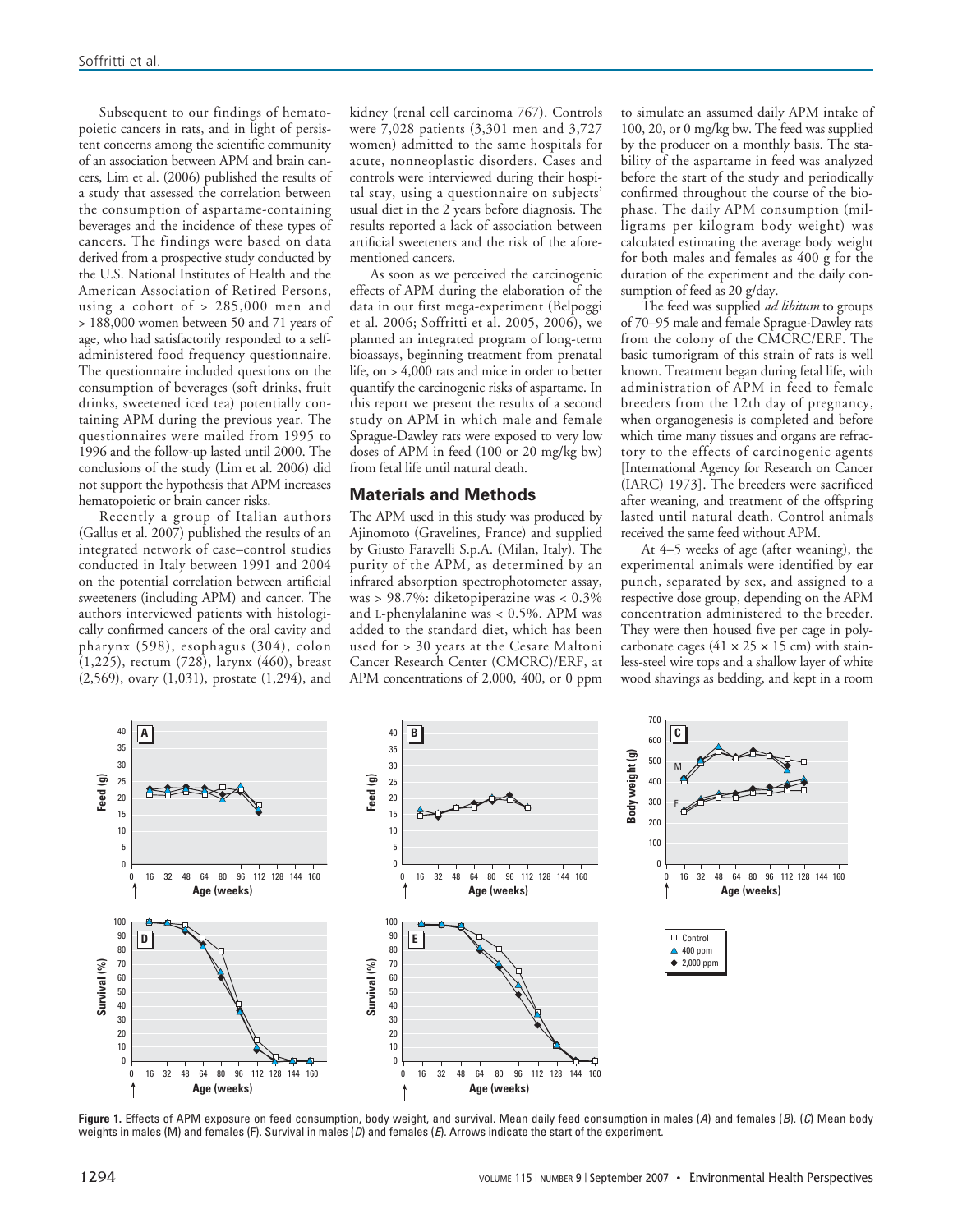used only for this experiment. The room was maintained at a temperature of 23 ± 2°C and relative humidity of 50–60%.

All animals were kept under observation until natural death. The experiment was conducted according to Italian law regulating the use and humane treatment of animals for scientific purposes (Decreto Legislativo N. 116 1992).

Mean daily drinking water and feed consumption were measured per cage, and body weight was measured individually, beginning at 6 weeks of age and continuing once each week for the first 13 weeks, then every 2 weeks until animals reached 110 weeks of age. Measurement of body weight continued every 2 weeks until the end of the experiment. To detect and register all gross lesions, the animals were clinically examined every 2 weeks for the duration of the experiment. To evaluate the status and behavior of the animals and to limit the postmortem modifications, a patrol was performed three times daily Monday–Friday and twice on Saturdays, Sundays, and holidays. Deceased animals were registered and kept refrigerated for a maximum of 16–19 hr at 4°C until necropsy.

The biophase ended at 147 weeks with the death of the last animal at the age of 144 weeks. Upon death, all animals underwent complete necropsy. Histopathology was routinely performed on the following organs and tissues of each animal from each group: skin and subcutaneous tissue, mammary gland, the brain (three sagittal sections), pituitary gland, Zymbal glands, salivary glands, Harderian glands, cranium (five sections, with oral and nasal cavities and external and internal ear ducts), tongue, thyroid, parathyroid, pharynx, larynx, thymus and mediastinal lymph nodes, trachea, lung and mainstem bronchi, heart, diaphragm, liver, spleen, pancreas, kidneys,

adrenal glands, esophagus, stomach (fore and glandular), intestine (four levels), urinary bladder, prostate (male only), vagina (female only), gonads, interscapular brown fat pad, subcutaneous and mesenteric lymph nodes, and other organs or tissues with pathologic lesions. All organs and tissues were preserved in 70% ethyl alcohol except for bones, which were fixed in 10% formalin and then decalcified with 10% formaldehyde and 20% formic acid in water solution. The normal specimens were trimmed following CMCRC/ERF laboratory standard operating procedures. The pathologic tissue was trimmed to allow for the largest surface, including normal adjacent tissue. Trimmed specimens were processed in paraffin, and 3- to 5-µm sections of every specimen were obtained.

Sections were routinely stained with hematoxylin and eosin. All slides were examined microscopically by the same group of pathologists following the same criteria of histopathologic evaluation and classification. A senior pathologist reviewed all tumors and all other lesions of oncologic interest.

We performed statistical evaluations of the incidence and dose–response relationship of neoplastic lesions using the Cox regression model (Cox 1972). *p*-Values are reported in the tables.

# **Results**

The experiment proceeded smoothly without unexpected occurrences. We observed no relevant differences in feed consumption between treated and untreated groups, in either males or females (Figure 1A,1B); no differences were observed in water consumption between groups or between sexes. No difference in mean body weight was observed in the treated groups compared with the controls (Figure 1C). We observed a slight decrease,

seemingly dose related, in survival in the treated groups compared with the control group in both males and females (Figure 1D,1E).

Oncologic results are reported in Tables 1 and 2 for males and females, respectively. Multiple tumors of different type and site, of different type in the same site, of the same type in bilateral organs, of the same type in the skin, in subcutaneous tissue, in mammary glands, or at distant sites of diffuse tissue (i.e., bones and skeletal muscle) were plotted as single/independent tumors. Multiple tumors of the same type in the same tissue and organ, apart those listed above, were plotted only once.

*Total malignant tumors.* The incidence of malignant tumor–bearing animals occurred with a significant, dose-related increase in males ( $p \le 0.01$ ). The incidence of malignant tumors was significantly increased in males treated with 2,000 ppm APM ( $p \le 0.01$ ) compared with controls (Table 1). Albeit not significant, a numeric increase of the incidence of animals bearing malignant tumors was also observed among females exposed to 2,000 ppm APM compared with controls (Table 2). Tumor types that contributed most to this increased incidence are presented below.

*Lymphomas/leukemias.* The occurrence of lymphomas/leukemias in males and females is reported in Tables 1 and 2. The data show that APM causes a significant, dose-related increased incidence in females ( $p \leq 0.01$ ). When compared with the untreated control group, the increased incidence of lymphomas/ leukemias in treated males and females was significant at 2,000 ppm APM ( $p \le 0.05$  and  $p \le 0.01$ , respectively). In males, the most frequent histotypes observed were lymphoimmunoblastic lymphomas that mainly involved lung and mediastinal/peripheral nodes. In females, the most frequent histotypes

|  |  | <b>Table 1.</b> Incidence of malignant tumors in male Sprague-Dawley rats exposed to APM from fetal day 12 throughout the life span. |
|--|--|--------------------------------------------------------------------------------------------------------------------------------------|
|  |  |                                                                                                                                      |

|               |                |     | Malignant tumors <sup>a</sup>      |         |                 | Total animals bearing |                         | Total animals bearing |                          |
|---------------|----------------|-----|------------------------------------|---------|-----------------|-----------------------|-------------------------|-----------------------|--------------------------|
| APM dose, ppm | No. of animals |     | Tumor-bearing animals <sup>b</sup> |         | Total tumors    |                       | lymphomas/leukemias $c$ |                       | mammary carcinomas       |
| (mg/kg bw)    | at start       | No. | Percent                            | No.     | No./100 animals | No.                   | Percent                 | No.                   | Percent                  |
| 2,000(100)    | 70             | 28  | $40.0***$                          | $\cdot$ | 44.3            |                       | $17.1*$                 |                       | 2 Q                      |
| 400 (20)      | 70             | 18  | 25.7                               |         | 27.1            |                       | 15.7                    |                       |                          |
| 0(0)          | 95             | 23  | $74.7***$                          | 26      | 27.4            |                       | 9.5                     |                       | $\overline{\phantom{a}}$ |

**<sup>a</sup>**Tumor rates are based on the number of animals examined (necropsied). **<sup>b</sup>**p-Value associated with the dose–response test is near the control incidence. **c**In male historical controls (2,265 rats), the overall incidence of lymphomas/leukemias is 20.6% (range, 8.0–30.9%). \*Significant ( $\rho$  ≤ 0.05) using Cox regression model. \*\*Significant ( $\rho$  ≤ 0.01) using Cox regression model.

|  |  | Table 2. Incidence of malignant tumors in female Sprague-Dawley rats exposed to APM from fetal day 12 throughout the life span. |
|--|--|---------------------------------------------------------------------------------------------------------------------------------|
|--|--|---------------------------------------------------------------------------------------------------------------------------------|

|               |                |     | Malignant tumors <sup>a</sup> |     |                 | Total animals bearing |                        | Total animals bearing |                        |
|---------------|----------------|-----|-------------------------------|-----|-----------------|-----------------------|------------------------|-----------------------|------------------------|
| APM dose, ppm | No. of animals |     | l umor-bearing animals        |     | Total tumors    |                       | Ivmphomas/leukemiasb,c |                       | mammary carcinomas $c$ |
| (mg/kg bw)    | at start       | No. | Percent                       | No. | No./100 animals | No.                   | Percent                | No.                   | Percent                |
| 2,000(100)    | 70             |     | 52.9                          | 60  | 85.7            | 22                    | $31.4***$              | 11 (15) <sup>d</sup>  | $15.7*$                |
| 400 (20)      | 70             |     | 44.3                          | 44  | 62.9            |                       |                        | 5(6)                  |                        |
| 0(0)          | qц<br>ں ن      |     | 44.2                          | 48  | 50.5            |                       | $12.6***$              | 5(6)                  | $5.3*$                 |

**<sup>a</sup>**Tumor rates are based on the number of animals examined (necropsied). **<sup>b</sup>**In female historical controls (2,274 rats), the overall incidence of lymphomas/leukemias is 13.3% (range, 4.0–25.0%), and of mammary cancers is 9.2% (range, 4.0–14.2%). **<sup>c</sup>**p-Values associated with the dose–response test are near the control incidence. **<sup>d</sup>**Number of animals (number of tumors); an animal can bear multiple tumors. \*Significant ( $\rho \le 0.05$ ) using Cox regression model. \*\*Significant ( $\rho \le 0.01$ ) using Cox regression model.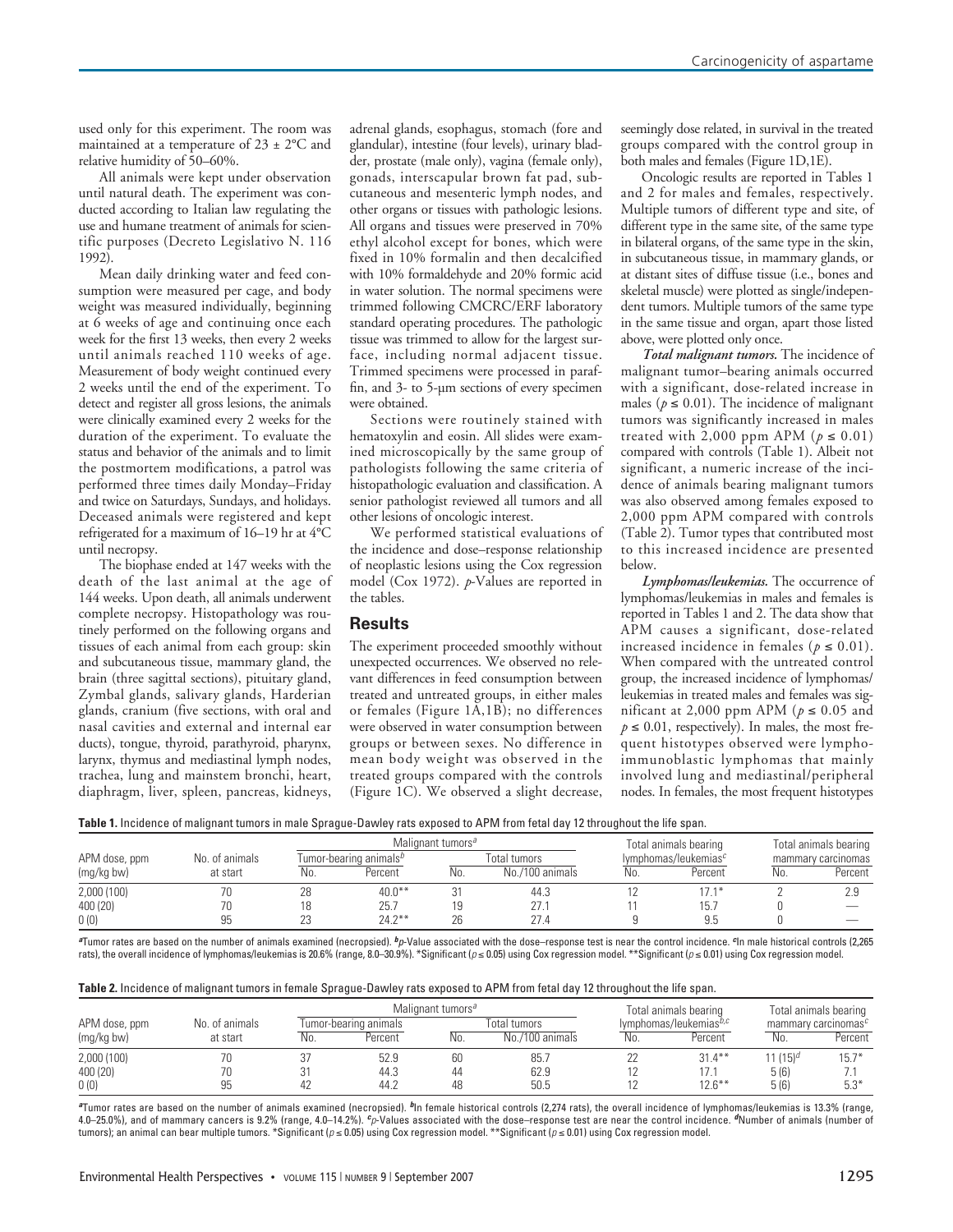were lymphocitic lymphomas and lymphoimmunoblastic lymphomas that mainly involved the thymus, lung, spleen, and peripheral nodes. The differential diagnoses were based on the morphologic criteria regularly used in our laboratories, according to the guidelines of the International Classification of Rodent Tumors (IARC 1993). Lymphomas/leukemias (this term includes all types of hemolymphosarcomas and leukemias) are neoplasias arising from hemolymphoreticular tissues. Their aggregation is regularly used in experimental carcinogenesis because both solid and circulating phases are present in many lymphoid neoplasms, and distinction between them is artificial (Harris et al. 2001).

*Mammary carcinomas.* The incidence of mammary gland carcinomas in males and females is reported in Tables 1 and 2. A doserelated increase in the incidence of carcinomas was observed in females ( $p \le 0.05$ ). The incidence of lesions in females exposed to 2,000 ppm APM was significantly higher  $(p \le 0.05)$  compared with the controls. Two carcinomas were also observed among males treated with 2,000 ppm APM.

*Historical controls.* In our laboratory over the last 20 years, the overall incidence of lymphomas/leukemias was 20.6% (range, 8.0–30.9%) among 2,265 male rats and 13.3% (range, 4.0–25.0%) among 2,274 female rats. The overall incidence of mammary cancers in the same group of female rats was 9.2% (range, 4.0–14.2%).

# **Discussion**

In our first mega-experiment (Belpoggi et al. 2006; Soffritti et al. 2005, 2006), we demonstrated for the first time that APM is a multipotential carcinogenic agent inducing, among other cancers, a dose-related, significant increase in lymphomas/leukemias in females.

In the present study, in which we administered APM (2,000 and 400 ppm; equivalent to consumption of 100 and 20 mg/kg bw, respectively) to Sprague-Dawley rats in feed beginning during fetal life, we again confirmed that APM induces carcinogenic effects; we found *a*) a significant dose-related increase of malignant tumor–bearing animals in males  $(p < 0.01)$ , in particular in the group treated with 2,000 ppm APM (*p* < 0.01); *b*) a significant increase in the incidence of lymphomas/ leukemias in males in the 2,000-ppm group  $(p < 0.05)$  and a significant dose-related increase in the incidence of lymphomas/ leukemias in females (*p* < 0.01), in particular in the 2,000-ppm group  $(p < 0.01)$ ; *c*) a significant dose-related increase in the incidence of mammary cancer in females ( $p < 0.05$ ), particularly in the 2,000-ppm group ( $p < 0.05$ ).

When comparing life-span exposure beginning during prenatal and postnatal life, we have shown that prenatal exposure to APM clearly increases the incidence of lymphomas/leukemias in females (Table 3). Moreover, when comparing the cumulative prevalence by age of death of animals with hemolymphoreticular neoplasias, it is clear that prenatal exposure to APM also accelerates the insurgence of these lesions in females (Figure 2).

With regard to males, the incidence of lymphomas/leukemias in the concurrent control (9.5%) falls within the lower range of our historical controls (8.0–30.9%), and the incidence of lymphomas/leukemias in the group treated at the highest dose (17.1%) is close to the overall historical incidence (20.9%). Because the incidence of lymphomas/leukemias observed in

**Table 3.** Comparison of the incidence of lymphomas/leukemias in female Sprague-Dawley rats beginning APM exposure from postnatal or prenatal life.

|               | Percent of animals bearing lymphomas/leukemias |                                                |  |  |  |
|---------------|------------------------------------------------|------------------------------------------------|--|--|--|
| APM dose, ppm | Postnatal exposure <sup>a</sup>                | Prenatal exposure<br>(No. of animals at start) |  |  |  |
| (mg/kg bw)    | (No. of animals at start)                      |                                                |  |  |  |
| 2,000 (100)   | 18.7 (150)                                     | 31.4(70)                                       |  |  |  |
| 400 (20)      | 20.0 (150)                                     | 17.1(70)                                       |  |  |  |
| 0(0)          | 8.7(150)                                       | 12.6 (95)                                      |  |  |  |

**<sup>a</sup>**Data from Soffritti et al. (2006).



**Figure 2.** Cumulative prevalence of death by age in female rats bearing hemolymphoreticular neoplasias. (A) Postnatal APM exposure. (B) Prenatal APM exposure. Arrows indicate the start of the experiment.

males treated with 2,000 ppm APM is close to double the concurrent control, we consider these effects to be related to APM exposure (Haseman 1992, 1995; Haseman et al. 1984).

The results of our second experiment (the present study) further disprove the alternative hypothesis suggested by the EFSA (2006) regarding the cause of lymphomas/leukemias in our colony, in which they considered the incidence of lymphomas/leukemias observed in our first experiment to be "unrelated to APM given the high background incidence of chronic inflammatory changes in the lung." First, as previously reported (Soffritti 2006), experimental animals that are allowed to die spontaneously are subject to infectious pathologies that are part of the natural dying process in both rodents and humans. Second, among the animals bearing lymphomas/ leukemias, we observed the diffusion of neoplastic tissue not only in the lung but also concurrently in various organs (liver, spleen, mediastinal and other lymph nodes). Finally, it should be noted that out of 49 agents reported to be carcinogenic in rats by the CMCRC/ERF, only 8 of these agents induced hemolymphoreticular malignancies. Of these, 3 were demonstrated in both males and females—formaldehyde (Soffritti et al. 2002b), mancozeb (Belpoggi et al. 2002a), and di-isopropyl-ether (Belpoggi et al. 2002b)—and 5 only in females—toluene (Soffritti et al. 2004), methyl alcohol (Soffritti et al. 2002a), methyl *tert*-butyl ether (Belpoggi et al. 1995), *tert*-amyl-methyl-ether (Belpoggi et al. 2002b), and APM (Belpoggi et al. 2006; Soffritti et al. 2005, 2006).

The two aforementioned epidemiologic studies (Gallus et al. 2006; Lim et al. 2006) published after our first mega-experiment (Belpoggi et al. 2006; Soffritti et al. 2005, 2006) merit general comment. Both studies consider the eating habits of a large population of males and females 50–70 years of age in the 1990s. Given the time frame of these surveys and the commercialization of aspartame in the 1980s, the subjects' potential use of the sweetener could not have exceeded 10–15 years. It is difficult to believe that this limited adult period of exposure to APM could confirm or exclude a potential carcinogenic risk. The design of these studies underlines the importance of conducting an epidemiologic study in which exposure to APM is monitored beginning in fetal life, particularly given the use of products containing APM by children and women of child-bearing age.

# **Conclusions**

The results of this study, our second longterm carcinogenicity bioassay on APM, not only confirm but also reinforce our first experimental demonstration (Belpoggi et al. 2006; Soffritti et al. 2005, 2006) of APM's